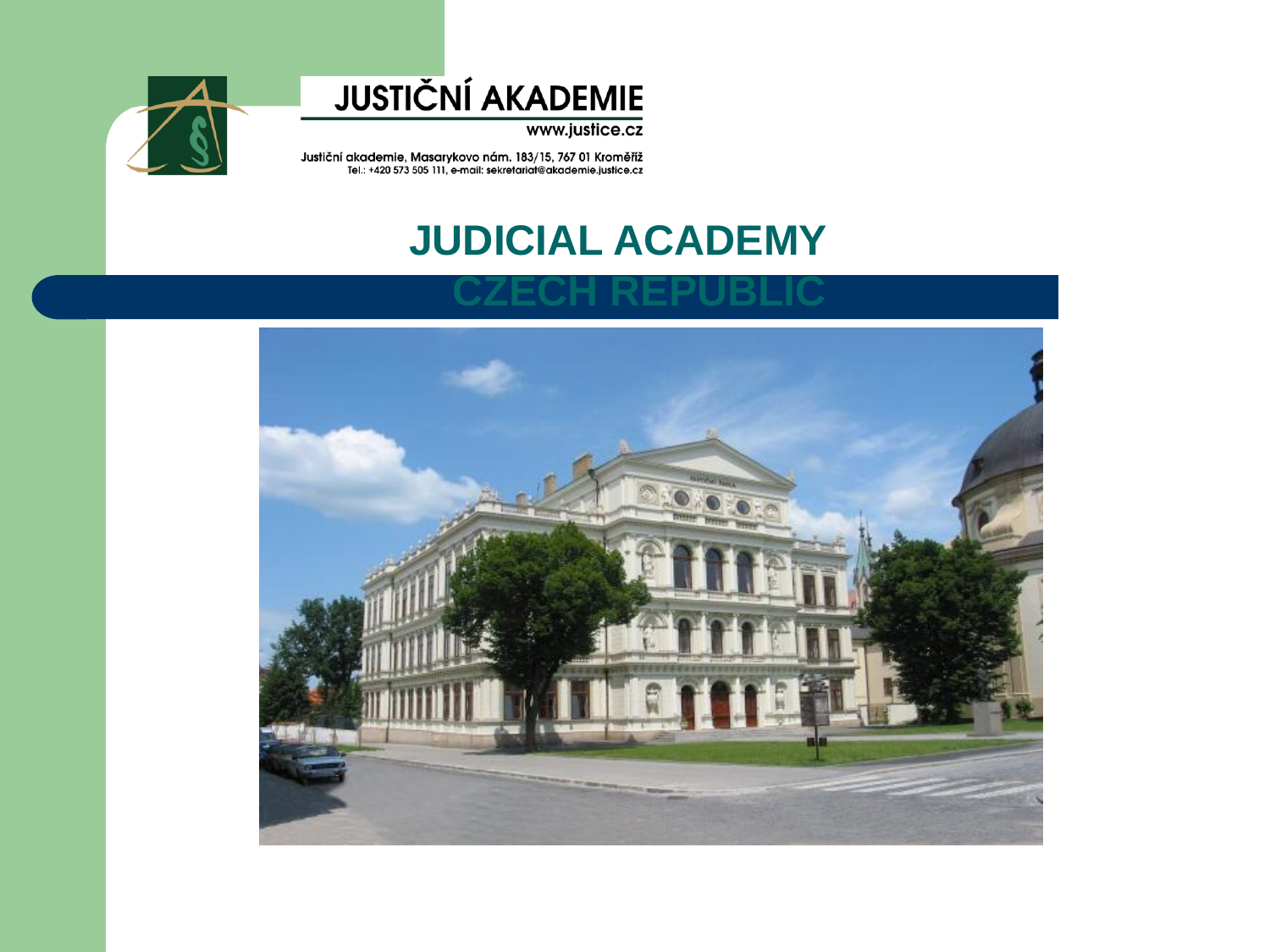# **JUDICIAL ACADEMY STATUS**

- **Judicial Academy (JA) is an educational institution responsible for training in the judiciary sector**
- **JA is an organisational unit of the State established by Act No. 6/2002 Coll., on courts, judges, lay judges and state administration of courts**
- **JA is supervised and financed by the Ministry of Justice of the Czech Republic**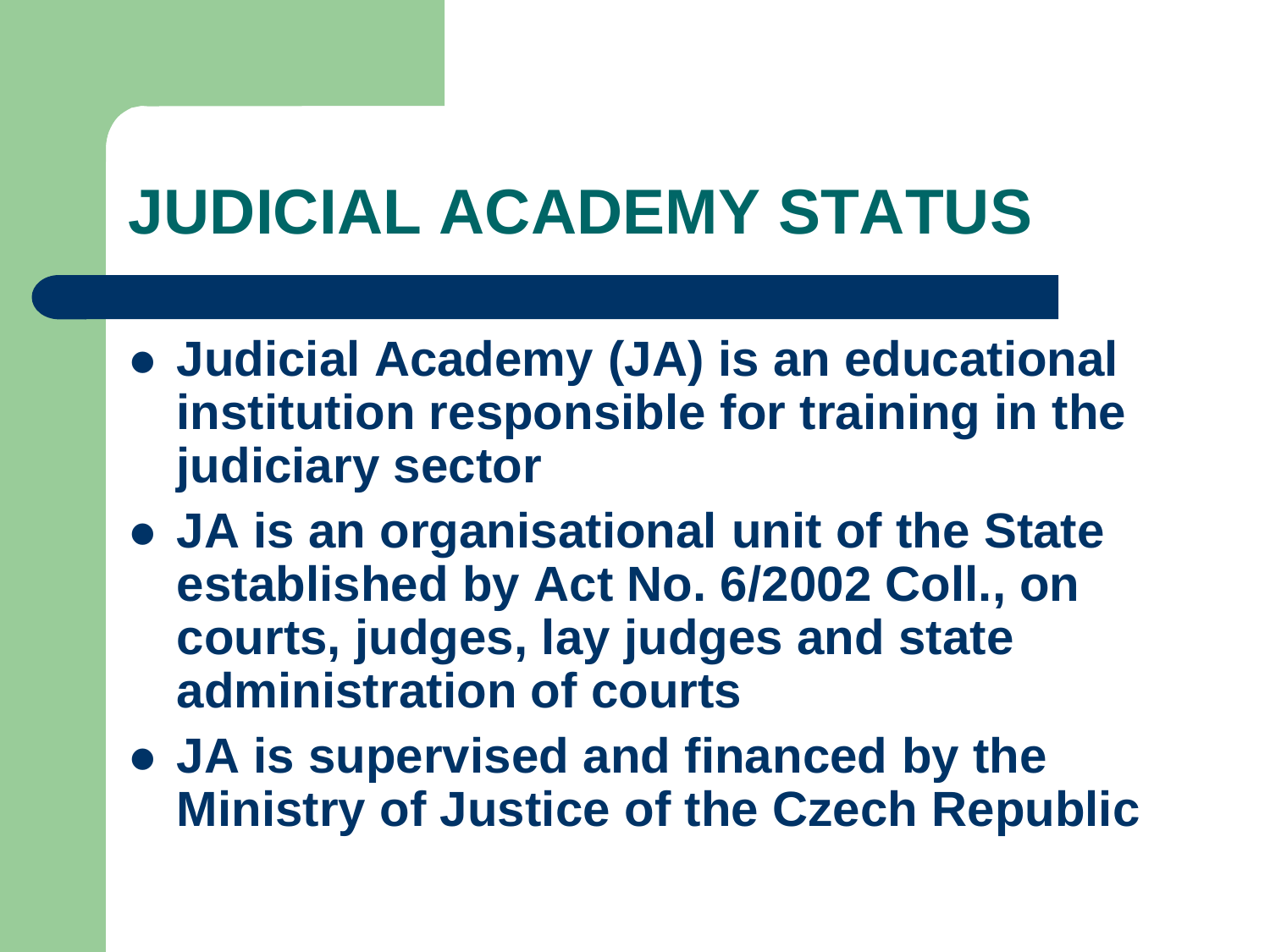### **JA TRAINING ACTIVITIES 2009**

- **300 courses, seminars and events for 12,000 participants from the judiciary sector**
- **Initial training for trainees**
- **Training for judicial clerks**
- **Seminars and events organized in cooperation with European and international institutions (EJTN, Lisbon Network, ERA, etc)**



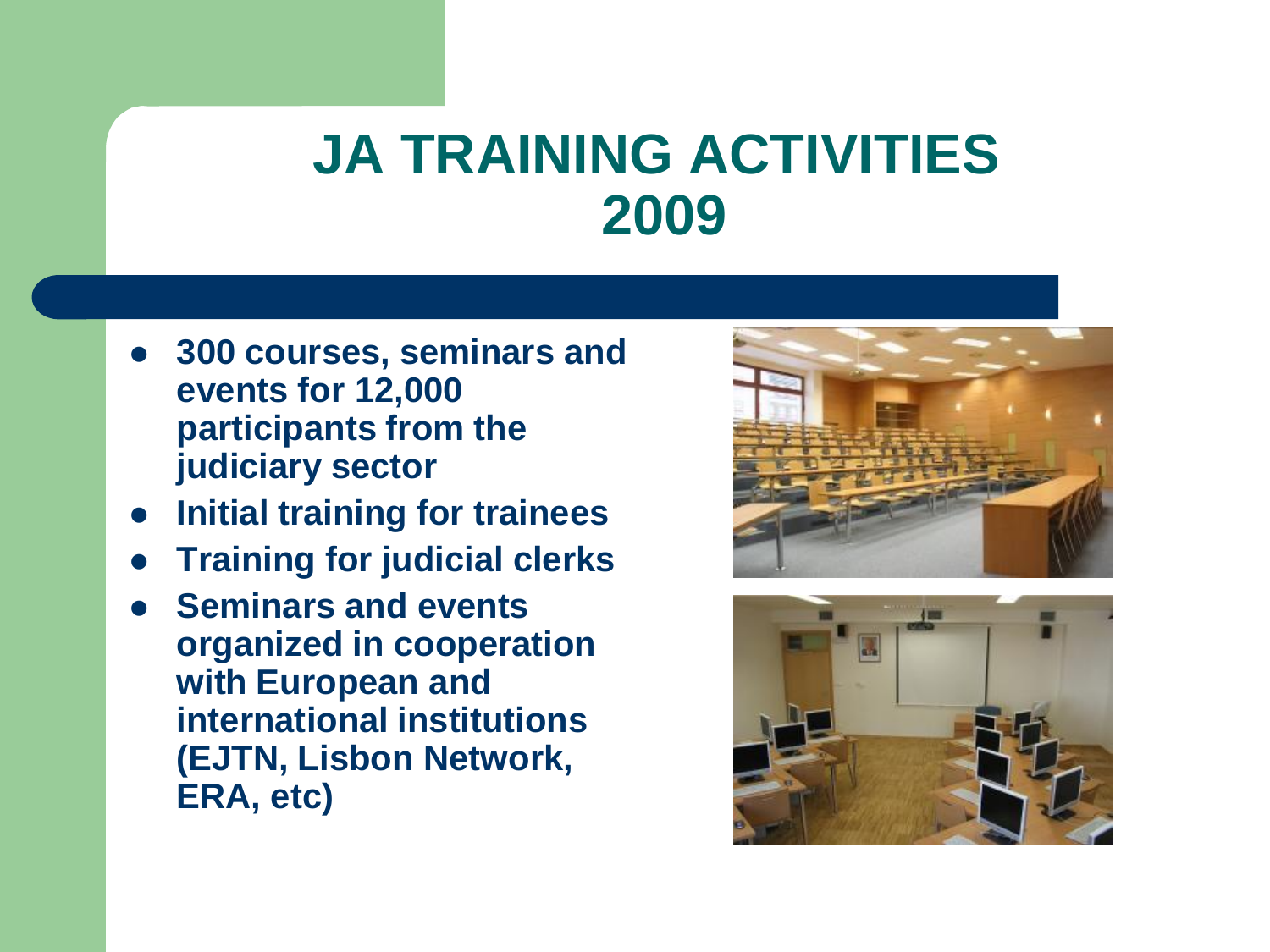### **E-learning Education for Judiciary Project CZ 0056**

- **funded from Norwegian Funds (2008-2011)**
- **objective - modernisation of educational system in judiciary through promotion of distance features of training by use of modern educational technologies in the form of e-learning and blended learning**

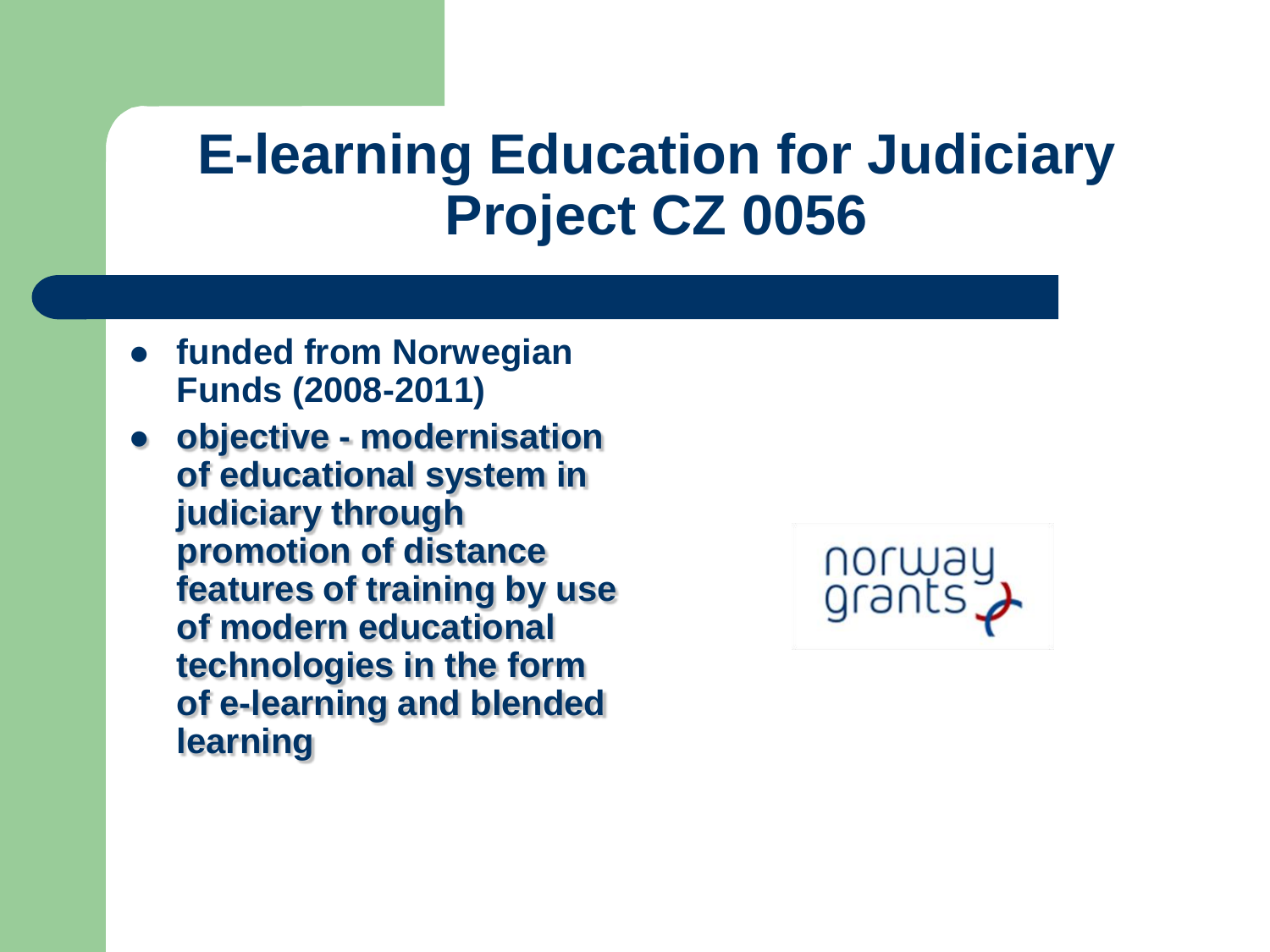# **PROJECT STRATEGIC GOALS**

- **enhancement of computer literacy of judicial experts**
- **implementation of modern technologies into the structure of educational programmes**
- **creation of space for lifelong education of the judiciary by removing the "here" and "now" barriers - easy access to education in the form of "tailored" courses accessible whenever and wherever**
- **development of e-learning programmes and teaching materials reflects the needs of individual target groups**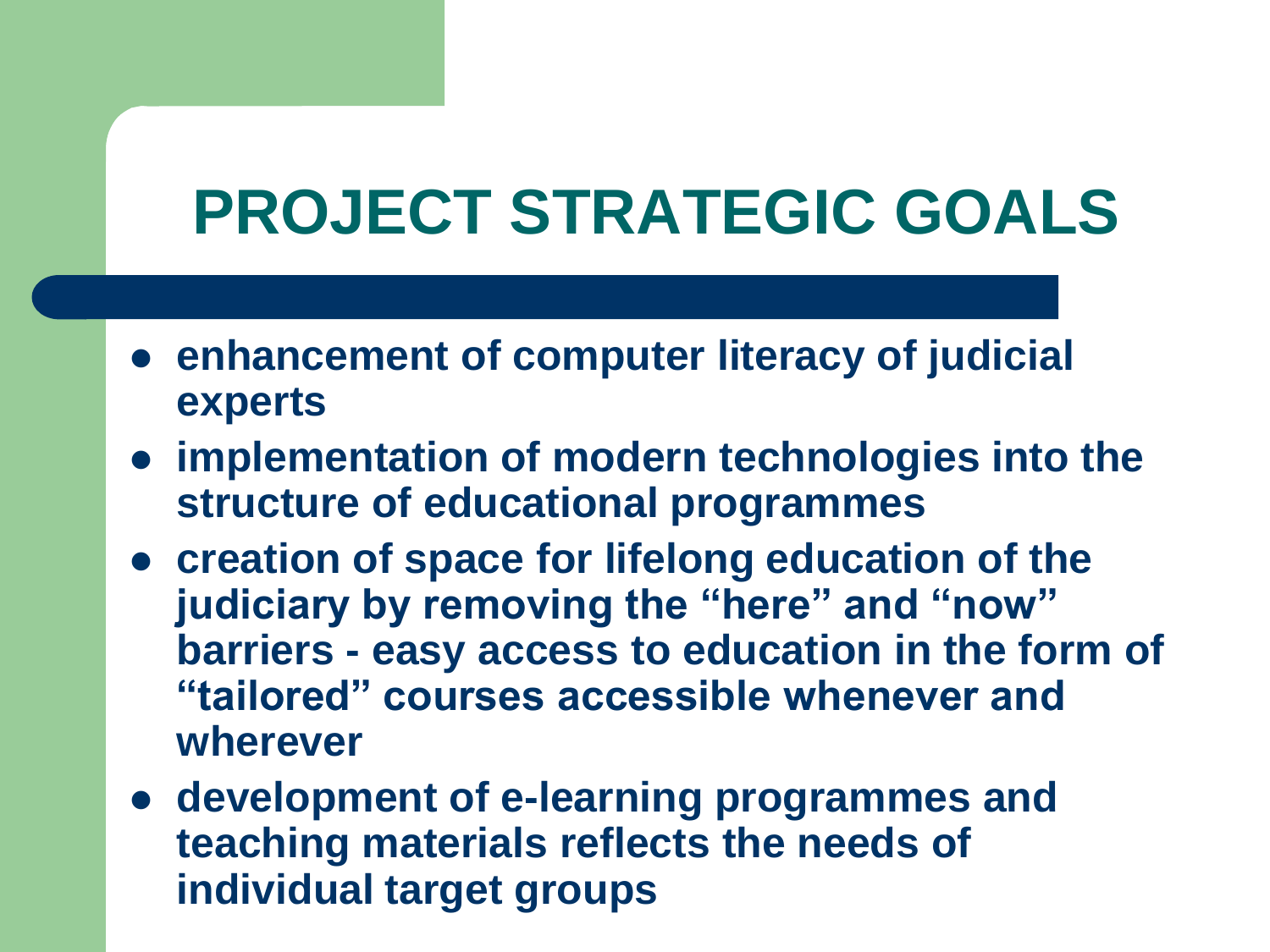# **TARGET GROUPS OF PROJECT**

- **judicial and legal trainees**
- **senior court officers**
- **assistant judges**
- **judges and prosecutors**
- **expert staff of the ministry, courts and prosecuting attorneys offices**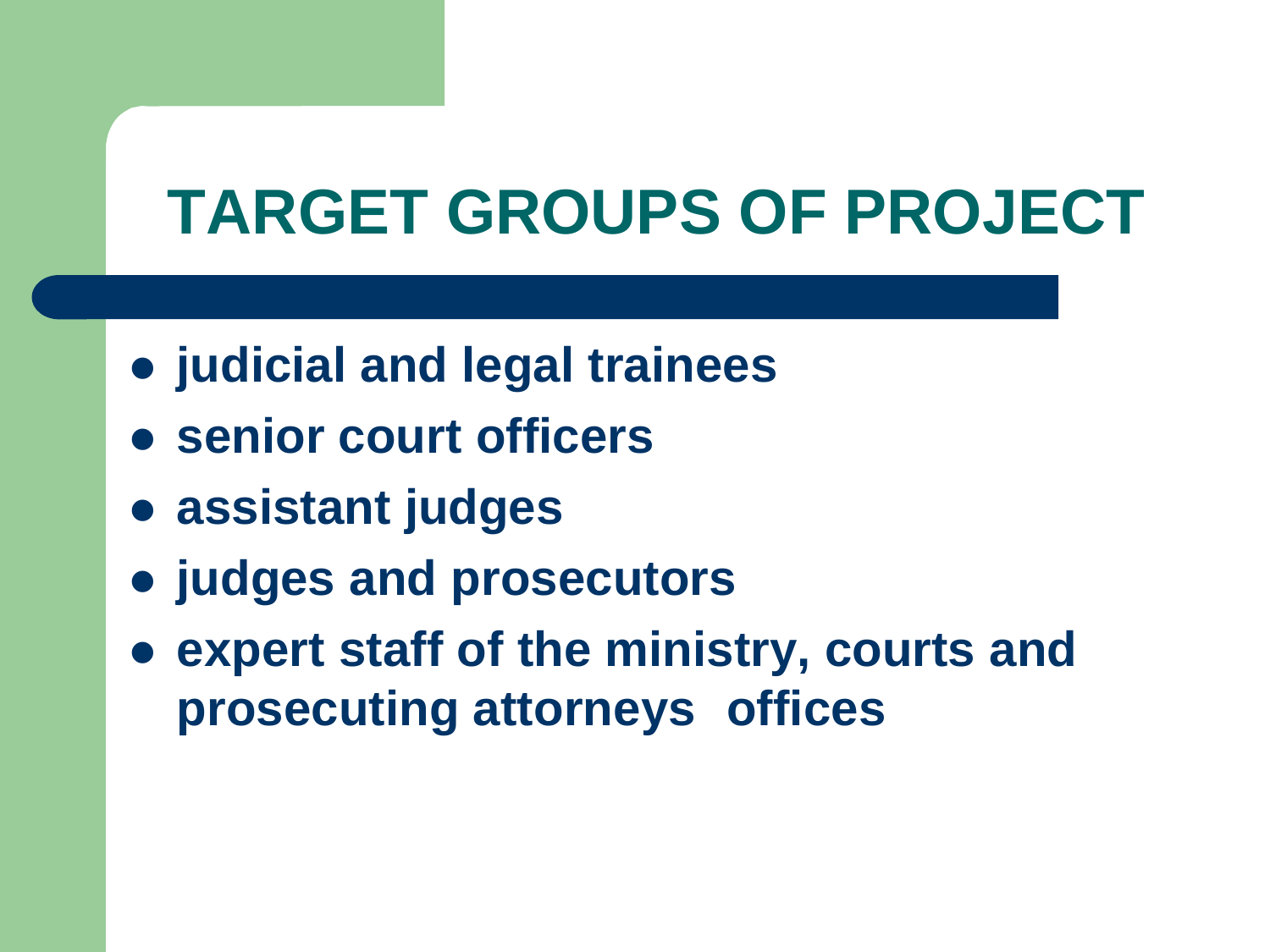#### **PROJECT ON-LINE TRAINING TARGET PLACES**

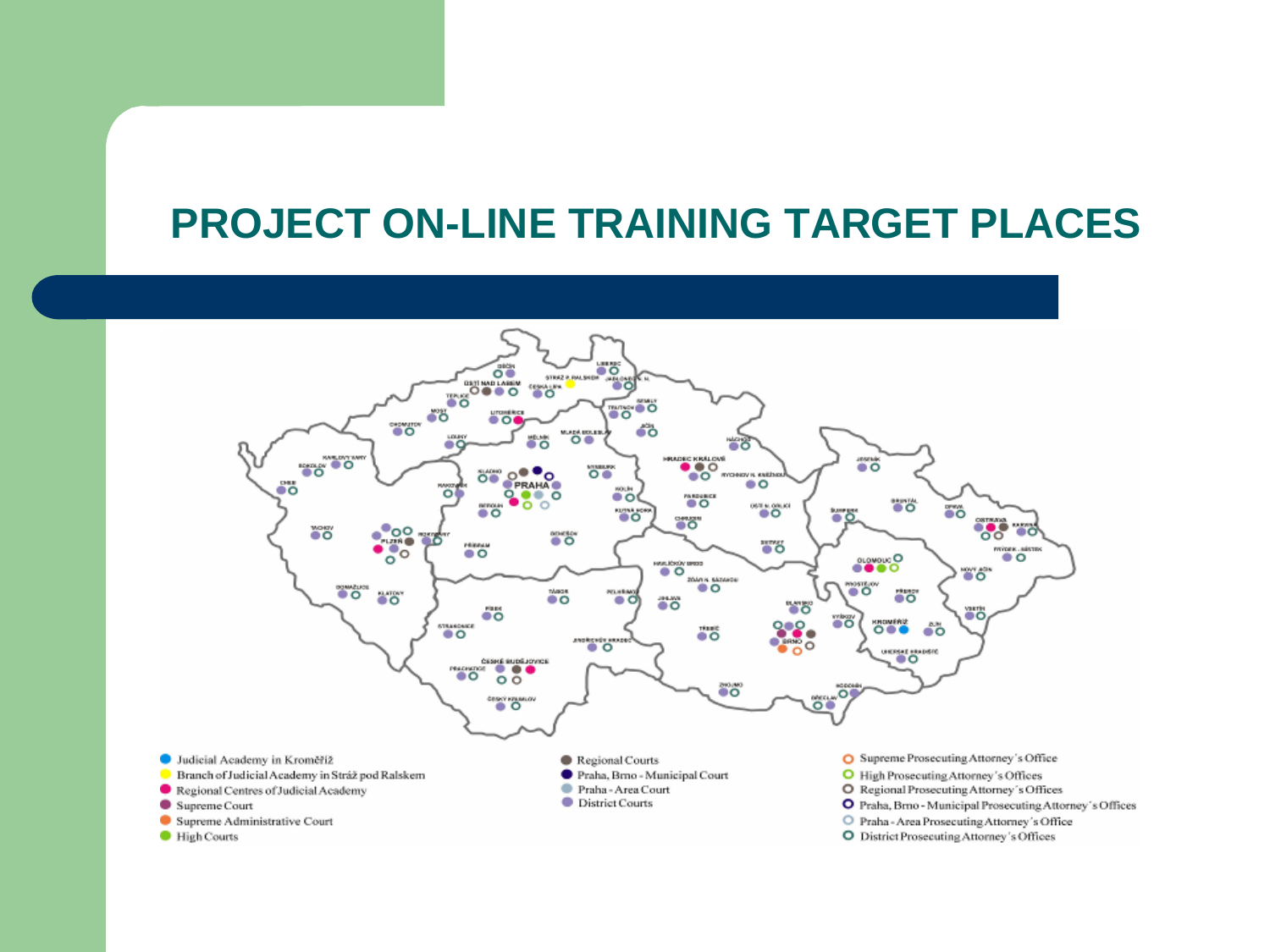# **TECHNICAL SUPPORT OF PROJECT**

- **establishment of technical infrastructure (hardware, software)**
- **establishment of learning portal (LCMS Unifor)**
	- **create courses,**
	- **register participants of courses,**
	- **organise virtual classes,**
	- **monitor study activities of participants,**
	- **organise tutor assistance,**
	- **combine the users communication, both synchronous asynchronous,**
	- **verify participants level of knowledge prior and after commencement of courses,**
	- **keep records on study results and tests,**
	- **keep statistics of study success rate,**
	- **linking to other databases,**
	- **monitor and manage tutorials (face-to-face instruction) in combined courses, etc.**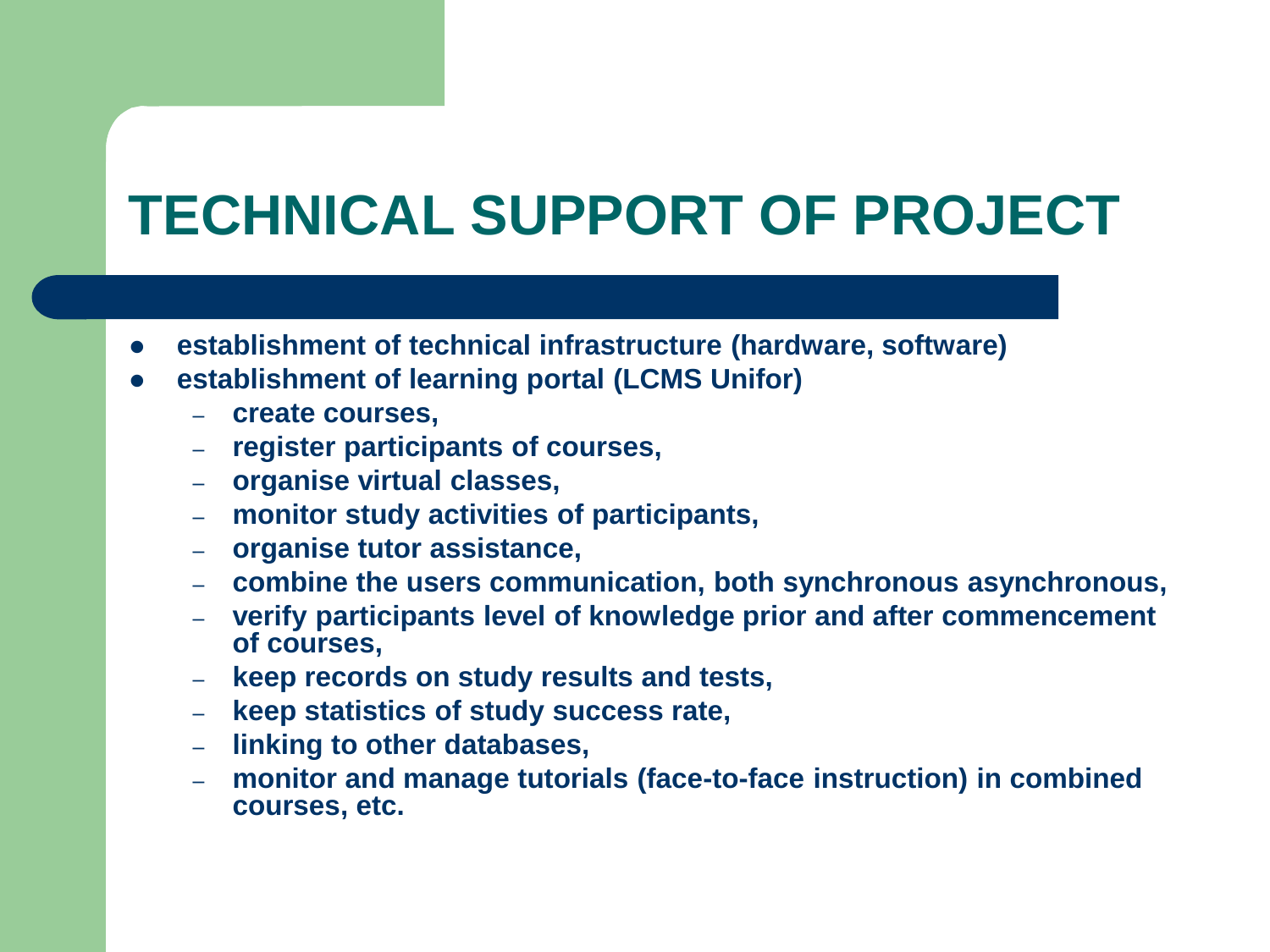## **PROJECT OUTPUTS**

- **Creation of uniform system of electronic education**
- **promotion of computer literacy and learning basic principles of electronic education (1000 target audience – authors, tutors, participants of training)**
- **Preparation of 60 e-learning modules**
- **Testing of 10 modules on 500 participants in distance and blended courses**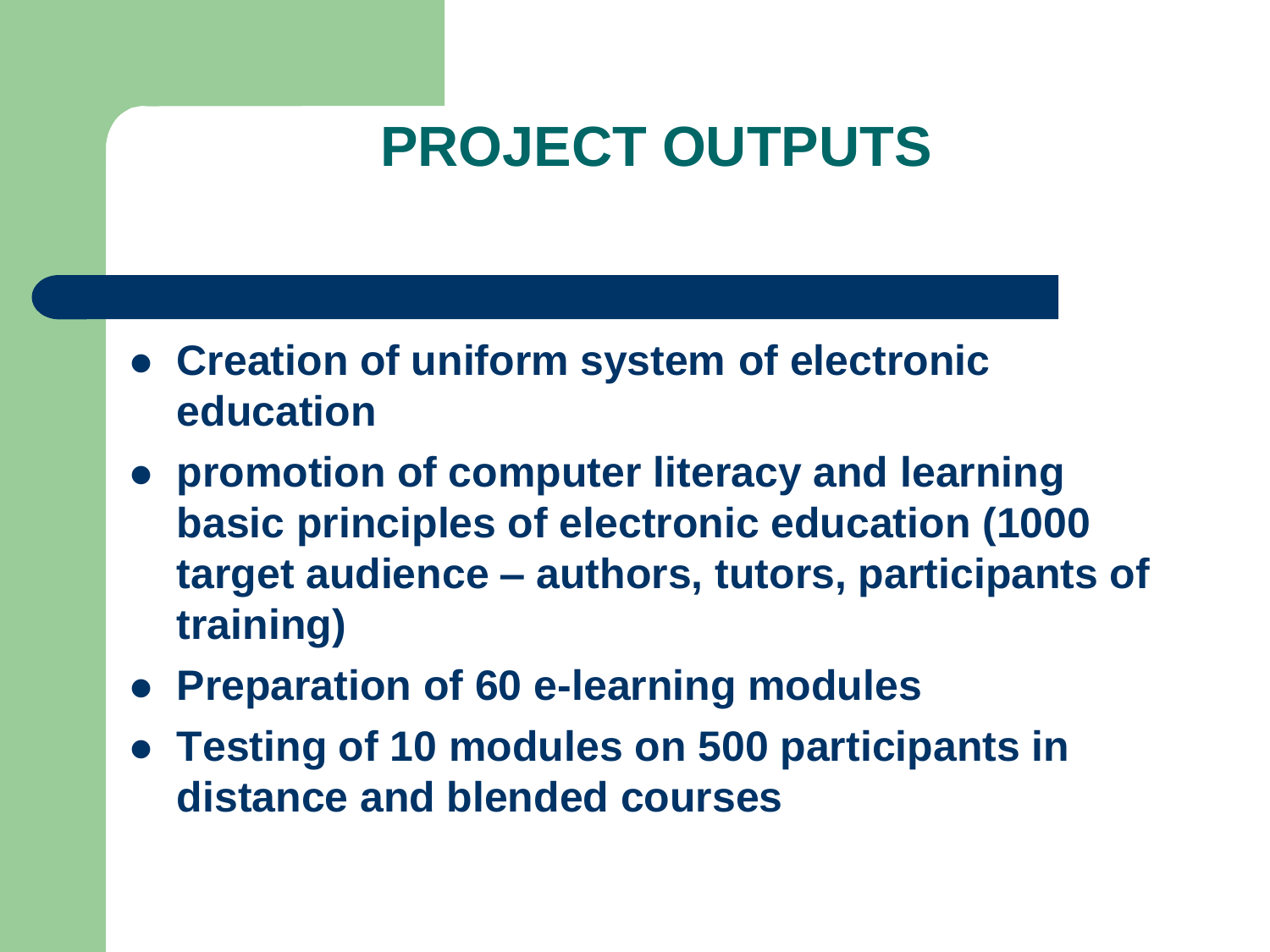# **10 MODULES FOR PILOT TRAINING**

- **Introduction into European Union law**
- **Recognition of judgments in civil matters**
- **Recognition of judgments in criminal matters**
- **International cooperation in criminal matters**
- **International legal protection of a child**
- **Electronic justice**
- **Position of a judge and a prosecutor in Czech legal system**
- **Languages for Legal Purposes (English, French, German)**